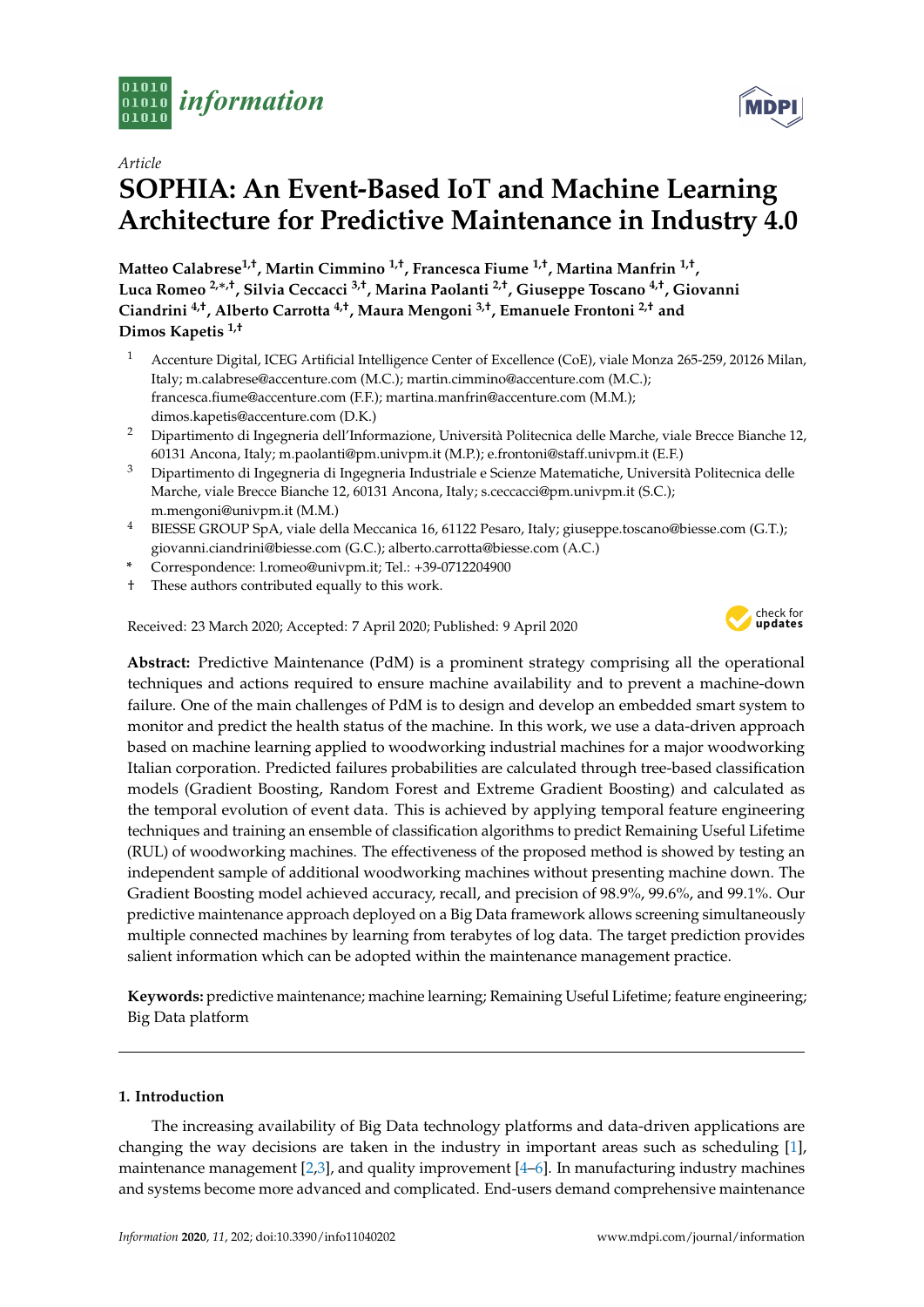service in their production equipment to ensure high availability preventing machine downtimes. In this context, machine learning can be efficiently used for optimal maintenance decision-making. Most of the companies and manufacturers possess huge amounts of sensor, process, and environment data. Combining the data with information about the failures creates useful train data sets for predictive maintenance.

Approaches to maintenance management are grouped into three main categories which, in order of increasing complexity and efficiency [\[7\]](#page-14-5), are: (i) Run-to-Failure (R2F), (ii) preventive maintenance and (iii) predictive maintenance. R2F is the simplest approach dealing with maintenance interventions which are performed only after the occurrence of failures. Preventive maintenance (PM) comprises all the operational techniques and actions required to ensure machine availability and to prevent a "machine-down" failure. PM is defined as regularly scheduled maintenance actions based on average failure rates driven by time-, meter-, or event-based triggers. A properly implemented PM strategy can provide many benefits to an organization by extending equipment life, optimizing resource expenditures, and balancing work schedules. However, poor maintenance strategies can reduce a plant's overall machine productive capacity by 5% to 20% [\[8\]](#page-14-6). Extensive PM programs require many labor resources, and there is often a probability of performing excessive maintenance that has no positive impact on the equipment [\[9\]](#page-14-7). Therefore, it is difficult to determine the optimal level of PM, and it may require years of maintenance actions and data collection before payback is realized [\[10\]](#page-14-8). Such maintenance is often carried out separately for every component, based on its usage or on some fixed schedule. Unlike traditional maintenance methods, Predictive Maintenance (PdM), could play a central role for asset utilization, service, and after-sales in the realizing Industry 4.0 new technological services. PdM is defined as a process of determining maintenance actions according to regular inspections of an equipment asset's physical parameters, degradation mechanisms, and stressors to correct problems before machine-down occurs [\[9\]](#page-14-7). Standard EN 13306:2001 [CEN: "Maintenance terminology", European Standard EN13306, 2001] defines PdM as "condition-based maintenance carried out following a forecast derived from the analysis and evaluation of significant parameters of the degradation of the item". Contrary to the classic PM programs, PdM could improve the performance of the equipment, strengthening the business model of companies. Thanks to including a set of sensing, condition-based monitoring (CBM), predictive analytics and distributed systems technologies, it is possible to provide remote technical help based on continuous monitoring. PdM works particularly well for systems easy to monitor and have easily identifiable characteristics that can be statistically analyzed to determine the Remaining Useful Lifetime (RUL) [\[11\]](#page-14-9). Notwithstanding research unanimously states that implementing of PdM can bring enormous benefits to businesses in terms to reduce life-cycle costs [\[12\]](#page-15-0) and increasing product reliability [\[13\]](#page-15-1), advanced maintenance technologies have not yet been well implemented in the manufacturing industry. This depends on various reasons, including the difficulty of gaining appropriately condition monitoring (CM) data (e.g., vibrations, currents, temperatures, etc.) and collect run to failure data in the industrial production environment [\[14\]](#page-15-2). In fact, this requires the machines equipped with sensors and proper data acquisition systems and often implies huge investments to redesign sub-systems of the machines. However, many types of equipment, including CNC machine tools, can already provide in real time massive state data about machining process and a large amount of event data related to errors and faults generated by the diagnostic systems embedded by their controllers. All these data together represent a huge wealth of information that nowadays machine tool manufacturers can easily access thanks to the new Internet of Things (IoT) and Information and Communication Technologies (ICT) introduced with the Industry 4.0.

Based on our knowledge, current research neglects the importance of such data for PdM in manufacturing industry; very few studies explored the possibility to perform equipment failure prediction from event log data in the case of electronic equipment, such as medical devices [\[15\]](#page-15-3) and automated teller machines [\[16\]](#page-15-4). No studies proposed similar approaches to predict the failure of specific mechanical components of machine tools in the context of the manufacturing industry. Perhaps,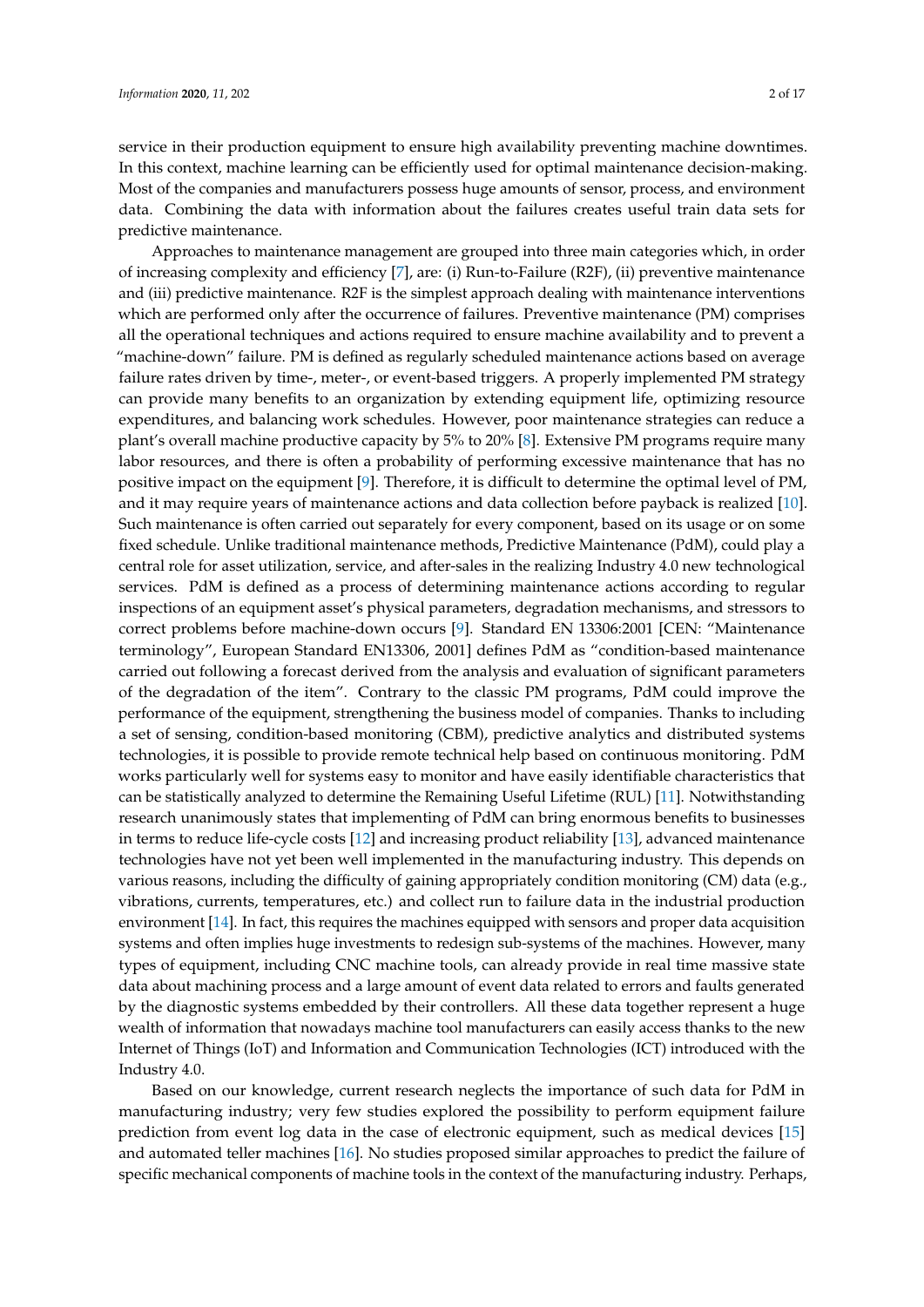non-observance of event data may result from the erroneous belief that event data is not valuable as long as the CM indicators seem to work well in reducing equipment failures [\[17\]](#page-15-5). However, taking advantage of this data source would allow alternative low-cost PdM, without requiring additional sensors to be implemented on the machines. The idea of using equipment logs to predict faults poses several issues that have not yet been fully explored. In particular, determining predictive features poses a major challenge, as the logs contain a massive amount of data that rarely includes explicit information for failure prediction [\[15\]](#page-15-3). The management of these volumes of data requires a system capable of incorporating the entire technology stack: the extraction-transformation-load, the data filtering, and advanced machine learning algorithms to identify hidden patterns of operational, usage and maintenance data log files to predict machine downtime. To achieve this, Big Data frameworks come in useful for analyzing the data more efficiently and deploy PdM in order to be executed in a scalable cloud computing environment.

In this context, the main contribution of this research is to present a methodology for PdM, taking advantage of Big Data information already provided by machine tool data log systems, without the need to install sensors into the machines to collect specific CM data. This work presents a PdM approach to adopt a data-driven solution deployed in a scalable cloud computing environment. We describe a machine learning application for PdM applied to the ball-bearing component of the Electrospindler (ES) machine. We present a data-driven approach based on multi-step machine learning pipeline comprising (i) log file parser development (ii) feature engineering (iii) model building and model evaluation (iv) model deployment and monitoring. By the application of this computation pipeline, we tested the hypothesis that the aggregated event-driven data (errors and warning events) are associated with machine-down and can be qualified as predictive markers or KPIs for machine down of woodworking machines.

## **2. Related Work**

As evidenced by many research reviews [\[14](#page-15-2)[,17–](#page-15-5)[19\]](#page-15-6), during the past twenty years, enormous efforts have been made to improve CBM systems with increasingly effective diagnostic and prognostic capabilities. The approaches predominantly used for the development of PdM systems can be classified in knowledge-driven and data-driven [\[14,](#page-15-2)[19\]](#page-15-6).

Knowledge-driven approaches typically make use of "a priori" human expertise or involve building models based on comprehensive knowledge about system physics. When fault models of the system and their progression are available, model-based approaches provide the most accurate and effective results [\[19\]](#page-15-6). However, as the system complexity and uncertainties increase, it can be very difficult and costly to adopt such approaches. Data-driven approaches represent the most suitable solution in all practical cases where it is easier to gather data than building accurate expert systems or physics models [\[18\]](#page-15-7). They attempt to derive models directly from historical records, exploiting machine learning algorithms: the basic idea is to learn system behavior by observing variations in nominal operating conditions showing faulty operating states and to extrapolate knowledge to determine the RUL of certain components. The most commonly used learning approaches include Artificial Neural Networks (ANNs), Support Vector Machines (SVMs), Bayesian networks (BNs), and Hidden Markov Models (HMMs) [\[14,](#page-15-2)[19,](#page-15-6)[20\]](#page-15-8). ANN is the most commonly used Artificial Intelligence technique in machinery RUL prediction [\[14\]](#page-15-2), mainly because of its strong ability for nonlinear simulation, strong robustness and self-study ability [\[20\]](#page-15-8). However, this method often requires large numbers of high-quality training data and it is difficult to be generalized among different contexts, as its structure and parameters are generally initialized randomly or specified manually [\[14\]](#page-15-2). BN is a probabilistic acyclic graphical model [\[21\]](#page-15-9), where each node represents a random variable that can be continuous or discrete. The expert knowledge about the domain is needed to identify those random variables and build the graph [\[22\]](#page-15-10). BN is a multiple state model with the ability to test several outputs in the same model, but it can only be used to predict failure times for previously anticipated faults, with anticipated symptoms. Dynamic Bayesian Network (DBN) extends BN. It is a general state-space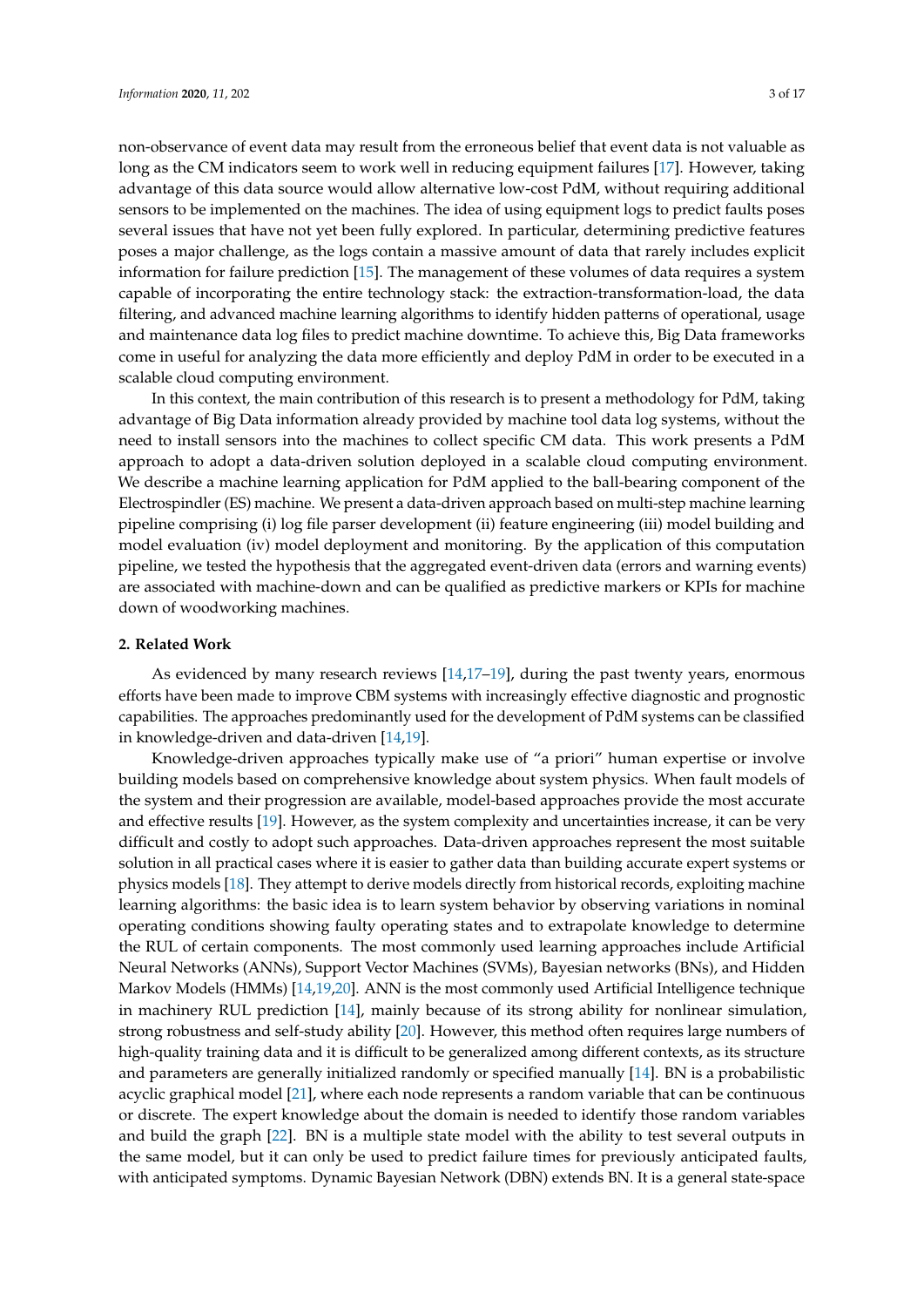model to describe stochastic dynamic systems [\[23\]](#page-15-11). DBN is used for prediction failures in industrial plants [\[24\]](#page-15-12). While DBN is a potential tool to predict failures in advance, its models are applicable so far for a simple network with a few variables. Several works have also been developed using HMM to estimate the sequences of hidden degradation states of a system before a failure occurs [\[25–](#page-15-13)[27\]](#page-15-14). HMM model accuracy outcome depends on the quality of temporal data available and are not suitable for a large number of variables. To collect information about the operating conditions of critical components of mechanical equipment, proper sensors are needed for recording and monitoring CM data (e.g., vibration, temperature, current, etc.). Some studies refer both on CM data and event data. For example, Canizo et al. [\[28\]](#page-15-15) presented a Big Data analytics approach for the renewable energy field. In particular, they developed a PdM application for wind turbines by using a Big Data processing framework to generate data-driven predictive models that are based upon historical operational data (e.g., power, wind speed, rotor speed, and generator speed recorded) and system status data, previously stored in the cloud.

Taking into account the increasing amount of data, there is growing interest in the application of machine learning and reasoning for predictive maintenance. In particular, machine learning pros may lie the foundation for overcoming several challenges including the need to integrate data from various sources (sources heterogeneity) and systems, the need to provide accurate prediction model [\[29\]](#page-15-16) and the need for real-time monitoring demand dealing with latency, and scalability [\[30\]](#page-15-17). Hence, the major pros of the ML model in this context can be justified in terms of predictive performance, computation effort and interpretability. However, the use of machine learning in this context may raise other challenges like obtaining training data; dealing with the dynamic operating conditions (domain shifts) and the need to select the more appropriate method for each industrial case. Only in recent years, some data-driven approaches for PdM based only on event log data have been proposed for several equipments. For example, Sipos et al. [\[15\]](#page-15-3) report the application for multiple instance learning (MIL) to build predictive models from log data for medical equipment. MIL is a variation of supervised learning where a single class label is assigned to a bag of instances (bags are labeled positive or negative). Given bags got from different equipment and at different dates, the goal is to build a classifier that will label either unseen bags or unseen instances correctly. However, based on the best of our knowledge, no studies proposed similar approaches to achieve PdM to predict the failure of specific mechanical components (e.g., roller bearings, motor inverters, etc.), taking advantage of CNC machine tool data log systems.

In our study, we adapted our PdM application into a Big Data environment using cloud computing and Big Data frameworks to provide the method with the ability to scale and to process the data of hundreds of thousands of connected machines. We build a computational pipeline to deal with high dimensional data and to model complex interaction event-based error aggregates parsed from unstructured log files. To achieve this, we tested the hypothesis that aggregated features computed by feature engineering on temporal data could be efficiently modeled with machine learning classifiers. The proposed application can help to enable PdM and root cause analysis of machine down of woodworking machines.

## **3. Materials and Methods**

## *3.1. Log File Data Collection*

We concentrated our efforts on the broken ball bearing component which causes the machine down of woodworker Rover devices. Log files were collected having at least five months of historical data and obtained the standard output (stdout) log files. The collected stdout log files data set was from 14 Rover machines: 5 ES with the broken ball bearing component, and 9 ES without ball bearing (control group) were subjected for data processing as described in the following paragraphs.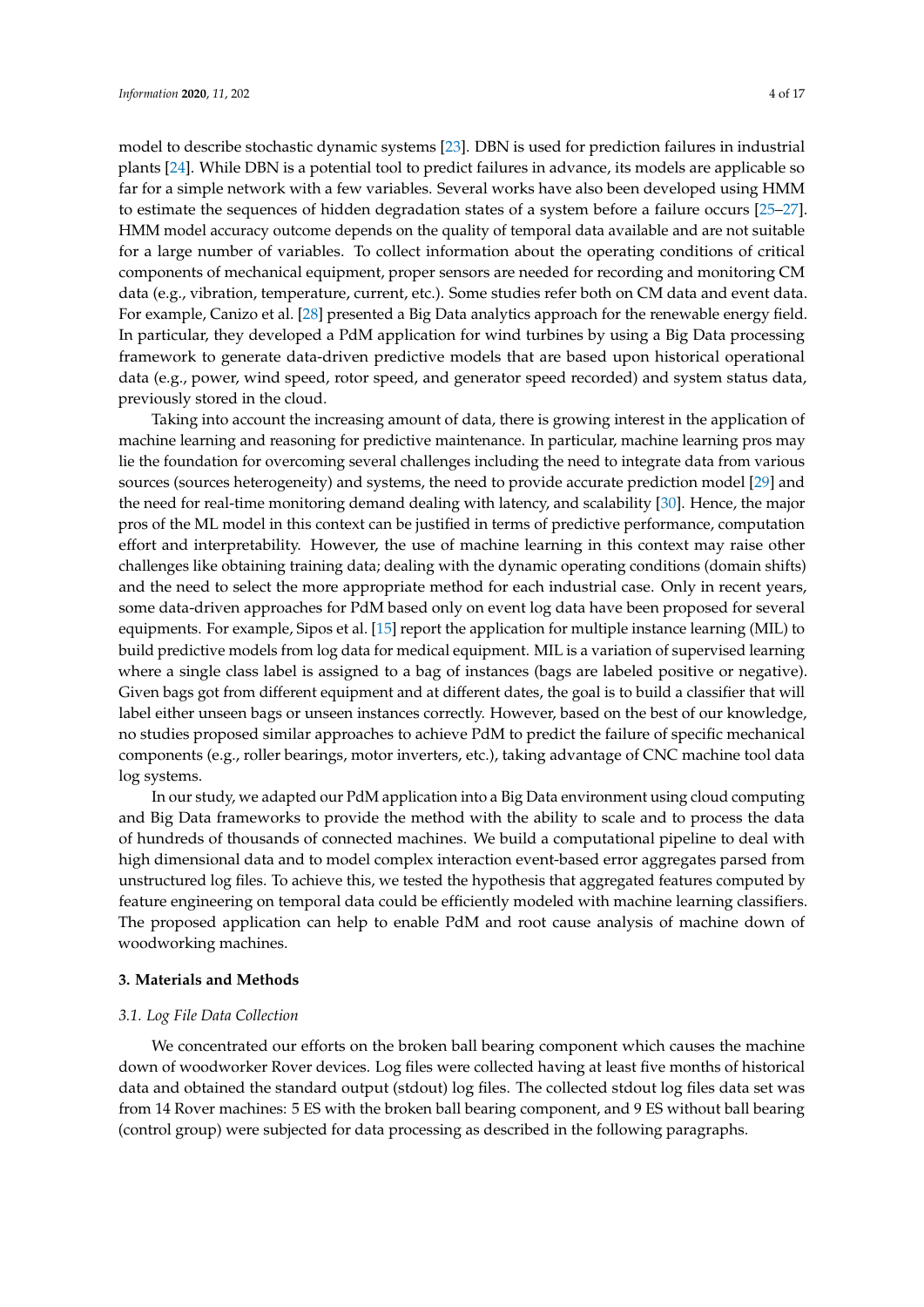## *3.2. Big Data Architecture*

The Big Data architecture is reported in Figure [1.](#page-4-0) Big Data design of the PdM application comprised three major modules: (i) data acquisition (ii) data processing and data science module and (iii) predictive monitoring. For data acquisition, Azure Blog Storage [\(https://docs.microsoft.com/en](https://docs.microsoft.com/en-us/azure/hdinsight/hdinsight-hadoop-use-blob-storage)[us/azure/hdinsight/hdinsight-hadoop-use-blob-storage\)](https://docs.microsoft.com/en-us/azure/hdinsight/hdinsight-hadoop-use-blob-storage) was used. Azure storage is a distributed, robust, general-purpose storage solution that integrates with Azure HDInsight. HDInsight (Azure Hadoop Distribution) uses a blob container in Azure Blob Storage as the default file system for the cluster. Through a Hadoop distributed file system (HDFS) interface, the full set of components in HDInsight can operate directly log files stored as blobs. Data are retrieved through Azure Blob Storage REST APIs service using the HDFS interface.

Apache Spark [\(https://spark.apache.org/\)](https://spark.apache.org/) (in Python version called pySpark) was used for data processing (Figure [1B](#page-4-0)). Apache Spark is a fast, general purpose memory engine for large-scale data processing and feature engineering. These features make Apache Spark well-suited to process and analyze large volumes of log files. Apache Spark is also a general-purpose and very flexible platform. Thanks to this last feature it was possible to install the pySpark libraries to run the machine learning algorithm. The PdM application uses two data processing types: offline processing to generate predictive models based on historical log data files and online processing. The Python language is used for the offline mode, while pySpark is employed for the production environment (Figure [1B](#page-4-0)). Online processing of the entire pipeline Spark job was scheduled to run the entire pipeline through the Linux Cron scheduler (every 24 h) and to update with new data the prediction probabilities of the machine down. Finally, the updated prediction probabilities for machine down failure were daily visualized and monitored through a front-end web application.

<span id="page-4-0"></span>

**Figure 1.** High-level pipeline architecture. The pipeline architecture illustrates the architecture that characterizes the Predictive Maintenance (PdM) application. (**A**) Data acquisition step is performed through Azure Blob storage service. (**B**) Apache Spark is used for data preprocessing, parsing of log files and predictive modeling. (**C**) The predicted probabilities of machine down are visualized by a dedicated dashboard to evidence the trend of connected machines.

# *3.3. Data Science Module*

The data science module is summarized in Figure [2B](#page-5-0). Our methodology can be encapsulated in a protocol that has two main components: Log file parsing and Machine Learning (ML) module. The main steps of the current protocol are: (i) log-file parsing, (ii) feature engineering for selected group error groups (Table [A2\)](#page-13-0), (iii) model building, (iv) model evaluation.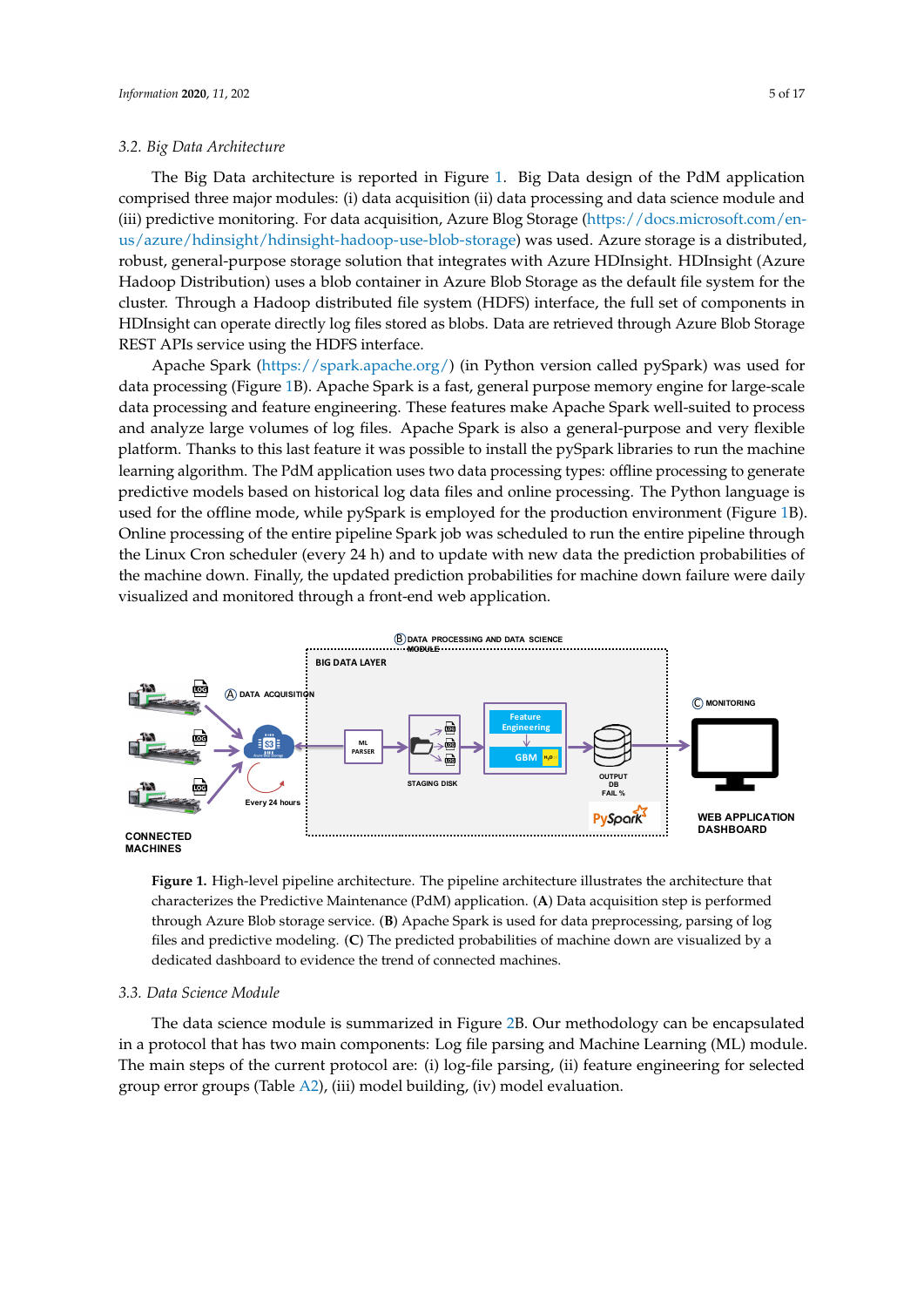<span id="page-5-0"></span>

**Figure 2.** Data processing and data science module overview Flowchart diagram indicates the main steps of the data mining pipeline analysis. (**A**) During the pre-processing step, input stdout files were preprocessed within the developed parser module in order to create the training data set. (**B**) In the classification step, tree-based classifiers (Gradient Boosting Machine (GBM), Extreme Gradient Boosting (XGBoost), and Distributed Random Forest (DRF)) were applied to build and evaluate their performance by H2O.ai framework. (**C**) The optimal classifier was deployed within a distributed environment of Hadoop Spark cluster. The performance metrics of the optimal classifier were monitored to validate the model metrics.

### 3.3.1. Log-File Parsing Module

Event triggers and log file timestamp were parsed using ad hoc regular expressions (Figure [3A](#page-6-0)). In total, 104 selected group errors and warnings were selected and grouped into five major error groups: emergency, security control, unexpected stop (KO) error, inverter, overhearing, tool change (Table [A2\)](#page-13-0). The target variable was expressed as RUL and estimated by calculating the remaining number of days to the failure event based as provided by the internal service records (Figure [3B](#page-6-0),C). The RUL variable was discretized into a binary variable and tested for several windows period before machine down ( $W = \{30,20,10\}$  days). The optimal binary RUL split was evaluated and tested into the classification step.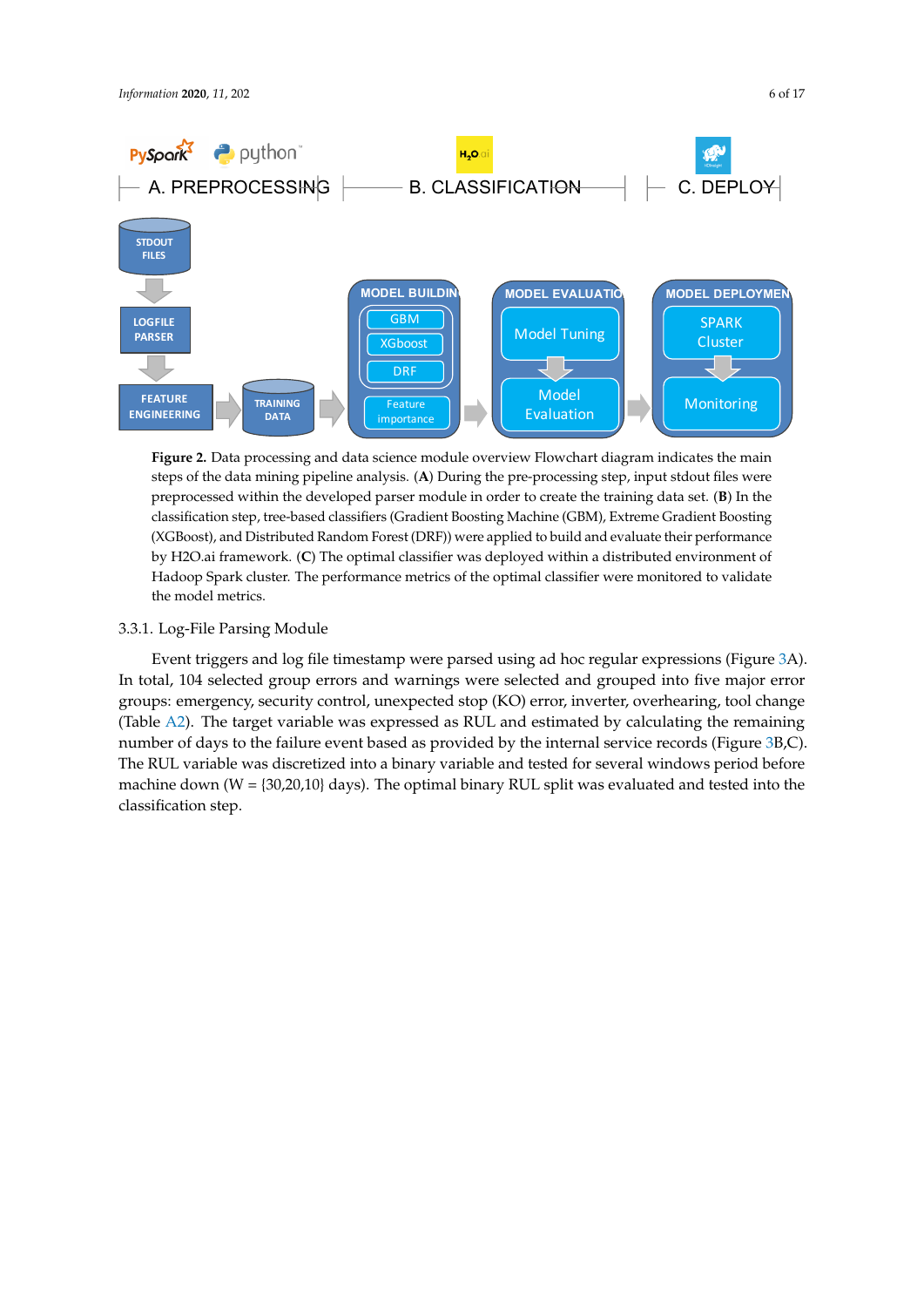<span id="page-6-0"></span>

**Figure 3.** Parser Flowchart development Flowchart diagram indicates the phases of the parser development (**A**,**B**) During the extraction phase, unstructured stdout log file we collected for each device and parsed to extract events of interest and timestamp. (**C**,**D**) In the processing phase, the extracted event triggers and timestamp were tokenized and formatted into .csv output for each Rover device.

## 3.3.2. Feature Engineering

We used a 'Bag-of-words' approach using Scikit-learn's CountVectorizer [\[31\]](#page-15-18) to count frequency of events (Figure [2A](#page-5-0)). Feature engineering was applied, to construct the final training data set. In this step, for each classification group error (Table [A2\)](#page-13-0), the rolling mean of size 'W' (W = {30,20,15,10} days) was applied to calculate the lagged features (Table [1\)](#page-6-1).

| Lag Features<br>$(W = \{30, 20, 15, 10\}$ days) | Description                                                             |
|-------------------------------------------------|-------------------------------------------------------------------------|
| Programs                                        | Reports the average frequency of program aggregates of size W           |
| Security control errors                         | Reports the average frequency of error aggregates of size W             |
| Inverter errors                                 | Reports the average frequency of inverter error aggregates of size W    |
| KO error                                        | Reports the average frequency of KO error aggregates of size W          |
| SOS error                                       | Reports the average frequency of SOS aggregates of size W               |
| <b>Emergency errors</b>                         | Reports the average frequency of emergency errors aggregates of size W  |
| Overheating error                               | Reports the average frequency of overheating error aggregates of size W |
| Tool change                                     | Reports the average frequency of tool change aggregates of size W       |
| Global errors                                   | Report the average frequency all error (security control, inverter, KO, |
|                                                 | SOS, overheating, tool change) aggregates of size W                     |
| SOS program error                               | Report the average frequency number of programs within of size W        |

<span id="page-6-1"></span>**Table 1.** Lagged feature variables obtained with feature engineering. KO: unexpected stop error, SOS: errors that contain the word "Emergency".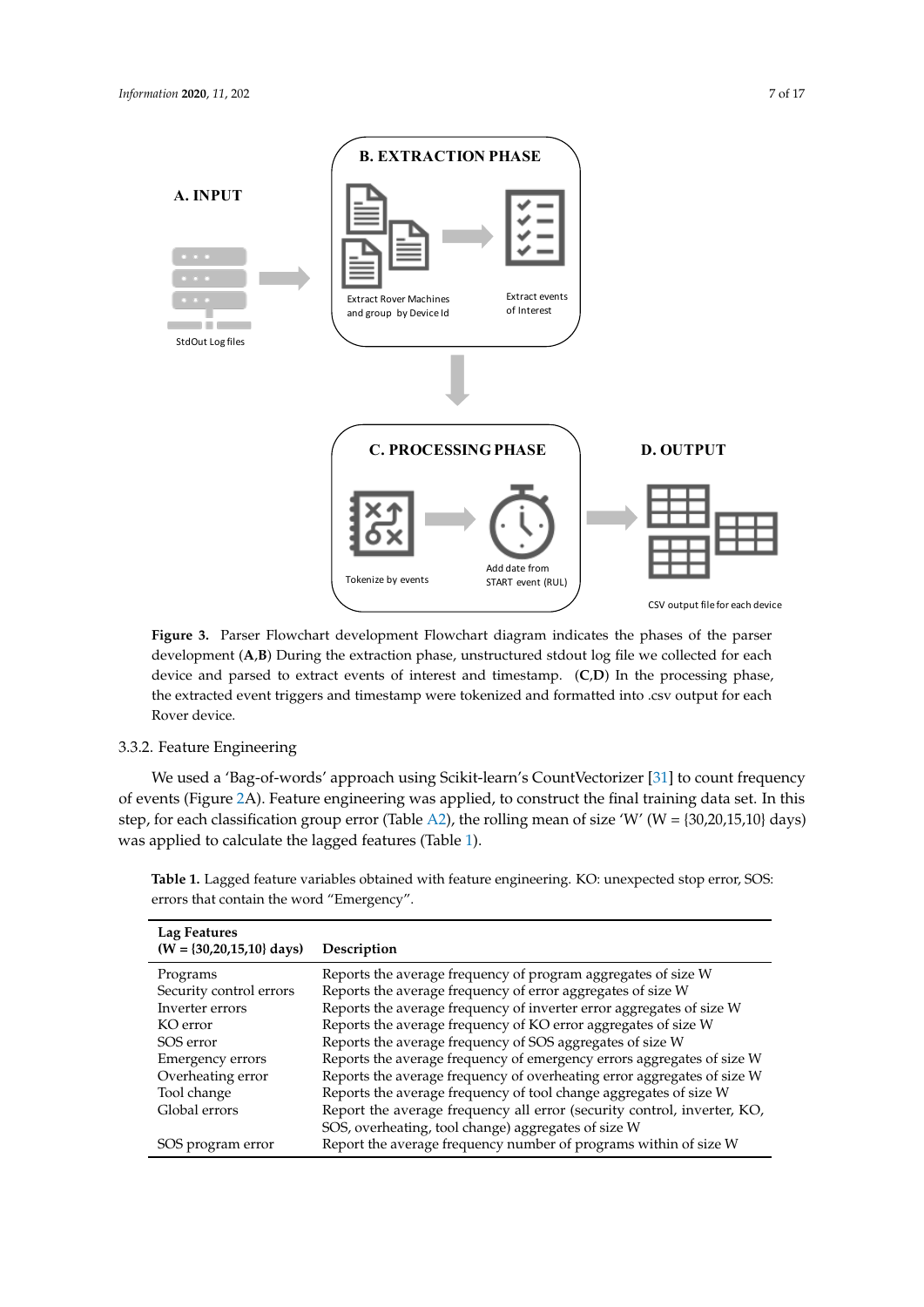## 3.3.3. Model Optimization

On the training set, cross-validation (CV) was used to estimate the optimal values of hyperparameters. The optimal parameter values were determined using a grid-search on the training set. The grid search was performed over the several ranges of the following parameters: max depth, learning rate, number of trees, column sample rate and sample rate as reported in the Table [A3.](#page-13-1) For each approach, the optimized set of hyperparameters was then used to train the classifier using the training group; the performance of the resulting classifier was then evaluated on the testing set. In this way, we achieved unbiased estimates of the performances of each method.

## 3.3.4. Machine Learning Model Building

Using the H2O.ai python package [\(https://www.h2o.ai\)](https://www.h2o.ai) we trained and tested nine machine learning models with different binary RUL targets ( $W = \{30,20,10\}$  days) comprising Extreme Gradient Boosting (XGBoost), Distributed Random forest (DRF) and Gradient Boosting Machine (GBM). The key advantage of tree-based models is that they are easy to interpret, since the predictions are given by a set of rules [\[32,](#page-15-19)[33\]](#page-15-20).

We performed experiments with other state-of-the-art machine learning methodologies (i.e., SVM with linear and Gaussian Kernel, nearest-neighbor [NN] classifier and decision tree [DT]). In our task, Extreme Gradient Boosting (XGBoost), Distributed Random forest (DRF) and Gradient Boosting Machine (GBM) achieved higher performance (in terms of accuracy, precision, and recall) than SVM and DT. We have not considered the neural network-based model in our comparisons, because the potential of neural network models may be limited by the interpretability of the model, which does not always allow to perform the pattern localization [\[34\]](#page-15-21). On the other hand, the key advantage of tree-based models is that they are easy to interpret since the predictions are given by a set of rules. The knowledge of these rules and how the prediction is achieved are key information that may support the operator for the diagnosis and prognosis procedure in the context of PdM.

#### *3.4. Experimental Procedures and Metrics*

To obtain unbiased estimates of the performances, the data set divided into two groups: a training set and testing set with a 70-30 split. The training set (70%) was used to determine the optimal values of the hyperparameters of each method and to train the classifier. The testing set was then only used to test classification performances. On the training set, CV was used to estimate the optimal values of hyperparameters. The optimal parameter values were determined using a grid-search on the training set. The grid-search was performed over the several ranges of the following parameters: max depth, learning rate, number of trees, column sample rate and sample rate as reported in the Table [A3.](#page-13-1) For each approach, the optimized set of hyperparameters was then used to train the classifier using the training group; the performance of the resulting classifier was then evaluated on the testing set. The ML model, which achieved the highest expected value of accuracy (see [\(1\)](#page-7-0)), was selected as the optimal classifier tested for several periods before machine down  $(W = \{30,20,10\}$  days).

The performance of the ML model was evaluated in terms of predictive accuracy and model interpretability. Predictive accuracy of the proposed approach was performed according to the following measures:

• Accuracy, Recall and Precision:

<span id="page-7-0"></span>
$$
Accuracy = (TP + TN)/(TP + TN + FP + FN)
$$
 (1)

$$
Recall = TP/(TP + FN)
$$
 (2)

$$
Precision = TP/(TP + FP)
$$
\n(3)

where *TP* = True Positives, *TN* = True Negatives, *FP* = False Positives, and *FN* = False Negatives.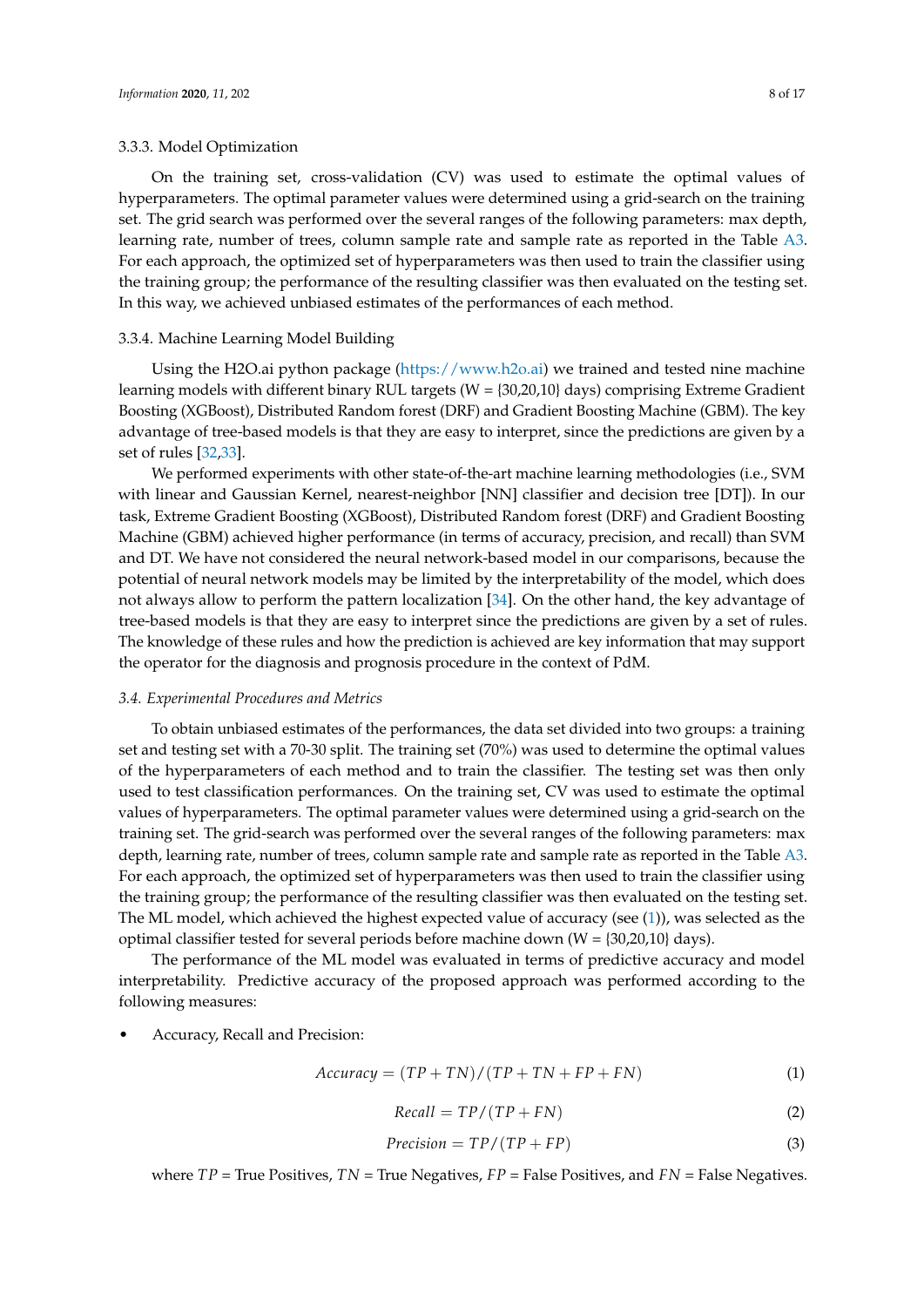- Receiver operating characteristic (ROC): is designed by plotting the true positive rate (TPR) against the false positive rate (FPR) at various threshold settings. It illustrates the performance of a binary classifier as its threshold is changed. We used an area under the ROC curve (AUC) to compare the performance of classifiers.
- Confusion matrix: the square matrix that shows the type of error in a supervised task. For the considered binary task we show *TP*, *TN*, *FP* and *FN* values.

In terms of model interpretability, the variable importance was used to determine the relative influence of each variable on the classification task for the three models GBM, RF, and XGBM.

#### **4. Experimental Results**

The analysis was based on a computational pipeline protocol (Figure [2\)](#page-5-0), comprising the following step: (i) pre-processing step (Log file parser, Feature engineering) and (ii) classification step (Model Building and Model evaluation) and (iii) model deployment (Hadoop Spark Cluster and monitoring).

## *4.1. Log File Parser*

In the pre-processing step, we developed a log file parser to extract events and pre-processing the data (Figure [2A](#page-5-0)). Stout log files are a collection of events recorded by various applications running on the ES equipment. The input log file consists of a timestamp expressed in milliseconds indicating when the events occur, message texts (either fully unstructured or generated from a template) describing the event, represented with an alphanumeric code to indicate different event category or groups event variations which reflect the developers' original idea about what are the valuable states to report. Events can be aggregated into functional units called program units as defined between specific start and stop flags (Table [A1\)](#page-12-0). During the extraction phase (Figure [3B](#page-6-0)), we applied a set of regular expressions to (i) extract program units and (ii) extract specific event codes, including event codes (PLC), error codes, inverter codes, etc. (Table [A2\)](#page-13-0). In the processing phase, (Figure [3C](#page-6-0)) each record was aggregated into program units and calculated frequency of all event codes. The target variable (Figure [3C](#page-6-0)) was expressed as RUL and was estimated by calculating the remaining number of days to the failure event based as provided by the internal service records.

## *4.2. Feature Engineering*

We applied a feature engineering technique to create more informative variables to our training data set using sliding windows method to calculate novel variables called lag features. Sliding windows are fixed size windows that are used for aggregate computations. For each data point in a temporal sequence, aggregates are computed from the data points in a pre-defined window. In our training data set, for each record, a sliding window of size 'W' was chosen as the number of units of time to compute the lag features for daily program units (Table [1\)](#page-6-1). Lag features of the program were computed using the W periods before the event of machine down failure were calculated within four windows:  $(W = \{30, 20, 15, 10\}$  days). The final data set (Figure [3D](#page-6-0)), consisting of 14 cases (five with machine failure and nine without machine failure), returned 44 aggregated features and 2975 records which are submitted to the classification step (Figure [2B](#page-5-0)).

## *4.3. Classification Results*

In the classification step, we trained, tuned, and evaluated three tree-based models: Distributed Random Forest (DRF), Gradient Boosting Machine (GBM) and Extreme Gradient Boosting (XGBoost). For each model the optimal values of the hyperparameters were identified using a grid-search method (Table [A3\)](#page-13-1). Classification accuracy was estimated by means of four-fold CV in training data set (70%) and validation on an independent testing data set (30%). Since the GBM model achieved for the 30-day RUL target the highest expected value of accuracy in the testing data set, it was selected as the optimal classifier. The classification accuracy values of all three models were listed in Table [2.](#page-10-0)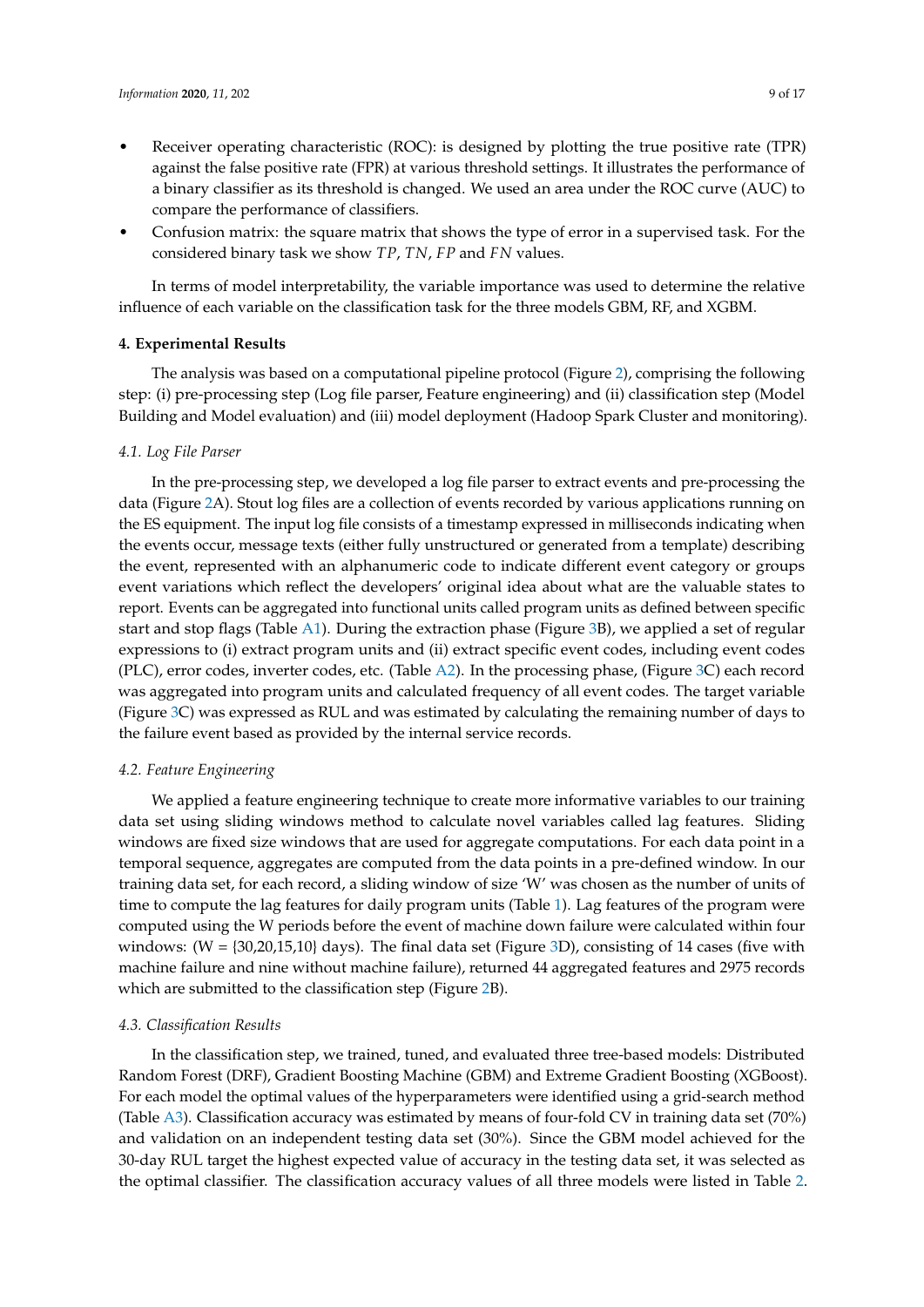The accuracy, sensitivity, and specificity were 98.9%, 98.6% and 98.3% in the testing group, respectively (Table [2,](#page-10-0) Figure [4A](#page-9-0),B). The Area Under Curve of the ROC (AUC) was 0.92 in the testing data set (Figure [4B](#page-9-0)). XGboost and DRF models achieved lower metric values in the testing set (Table [2\)](#page-10-0). The confusion matrix for this GBM classifier supported these observations as well (Figure [4A](#page-9-0)). This classifier demonstrated a reliable performance showing that can predict the machine down caused by the ball bearing component with high accuracy.

<span id="page-9-0"></span>

**Figure 4.** Classification metrics of Gradient Boosting Machine (GBM) classifier (**A**) Confusion matrix of GBM Classifier on testing data set. GBM classified 78 out of 81 records considering the machine down period (30-day Remaining Useful Lifetime (RUL) machine-down) and 605 out of 610 without machine down. (**B**) Receiver operating curve (ROC) of the machine down within 30-day RUL period and without machine down (control group; > 30-day RUL). The area under the curve was 92.18%. (**C**) Variable importance of GBM classifier. The horizontal plot shows top 10 variables selected from the model to classify machine down against the control group.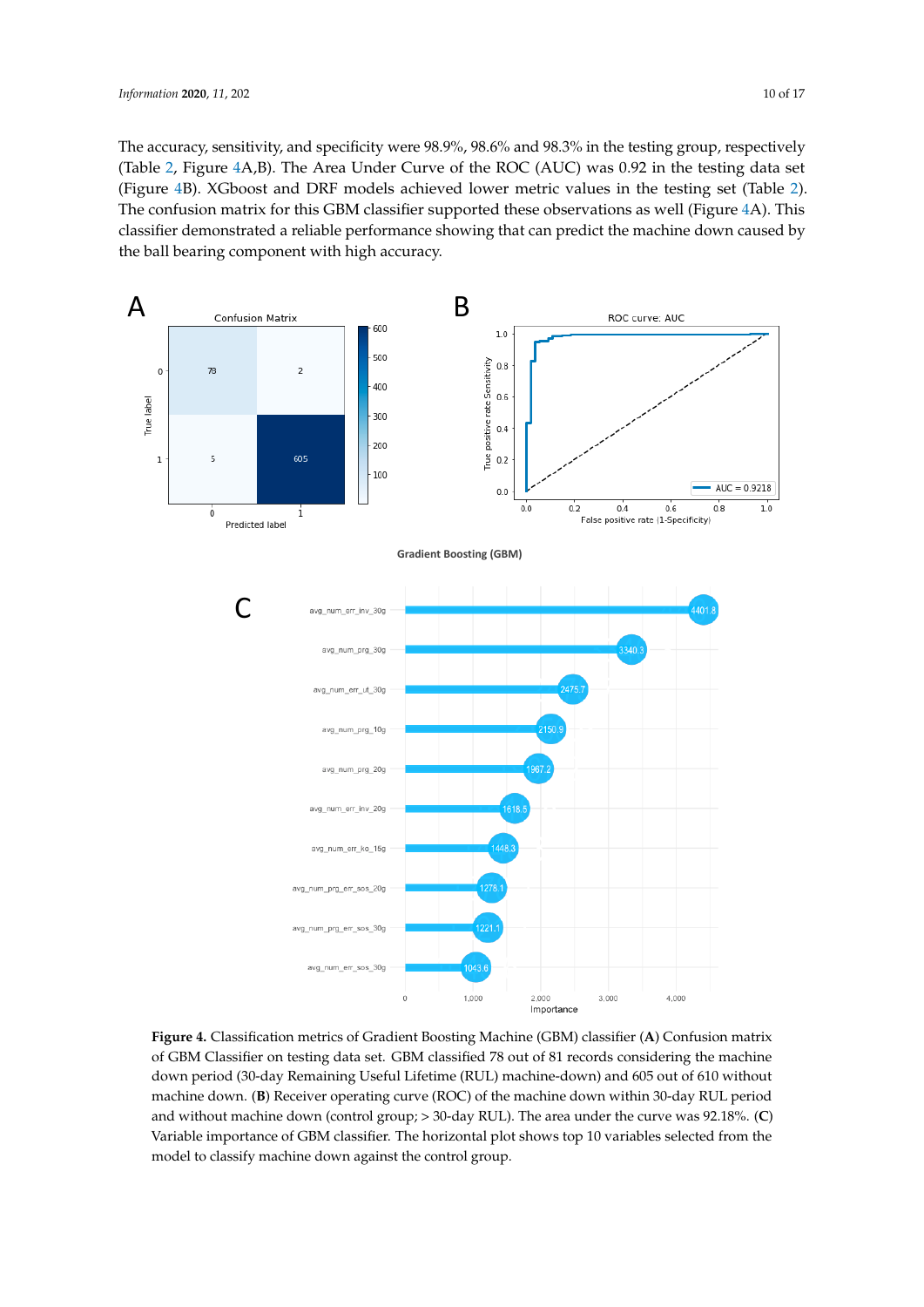<span id="page-10-0"></span>

|                                  |     | Accuracy   |         | Recall      |         | Precision  |         |
|----------------------------------|-----|------------|---------|-------------|---------|------------|---------|
| Model                            | RUL | Training   | Testing | Training    | Testing | Training   | Testing |
| Distributed Random Forest (DRF)  | 30  | 97.4 (0.4) | 96.8    | 98.8 (0.4)  | 96.5    | 98.3(0.3)  | 100     |
|                                  | 20  | 97.8(0.2)  | 96.5    | 99.3(0.2)   | 96.5    | 98.4 (0.4) | 99.3    |
|                                  | 10  | 98.2(0.5)  | 96.5    | 99.6(0.2)   | 96.9    | 98.5(0.4)  | 99.3    |
| Gradient Boosting Machine        |     |            |         |             |         |            |         |
| (GBM)                            | 30  | 98.2(0.2)  | 98.9    | 99.6(0.1)   | 99.6    | 98.3(0.3)  | 99.1    |
|                                  | 20  | 98.7 (0.4) | 97.8    | 99.5(0.2)   | 98.7    | 99.1(0.2)  | 98.8    |
|                                  | 10  | 98.5(0.8)  | 97.8    | 93.3(0.2)   | 97.9    | 99.2(0.6)  | 99.8    |
| <b>Extreme Gradient Boosting</b> |     |            |         |             |         |            |         |
| (XGBoost)                        | 30  | 98.1(0.5)  | 98.8    | 99.5(0.1)   | 100     | 98.4 (0.7) | 98.7    |
|                                  | 20  | 98.3(0.7)  | 96.3    | 99.7 (0.01) | 100     | 98.4(0.7)  | 96.2    |
|                                  | 10  | 98.4(0.6)  | 98.8    | 99.6(0.1)   | 99.8    | 98.8 (0.7) | 99.8    |

#### *4.4. Model Feature Importance*

The high interpretability of the GBM model allows extracting the importance of each feature to localize the most discriminative predictors. The H2O GBM algorithm [\[35\]](#page-15-22) calculates the importance of each feature based on whether that variable was selected during splitting in the tree building process and how much the squared error improved as a result. Figure [4C](#page-9-0) shows a horizontal bar-plot, with only the top 10 variables which indicate which variable the GBM has learned are important in distinguishing machine down failure against the control group. The features are sorted according to the decreasing order to select the most relevant ones, assuming that the feature with the highest score is the most discriminant one. The most significant variables provided by the optimal model (GBM) we observe the top three variable the GBM belong to the invert error group (avg\_num\_err\_inv\_30), the number of daily programs (avg\_num\_err\_30) and the tool change (avg\_num\_err\_ut\_30) whereas DFR and XGBM belong to average number of programs (avg\_num\_pgr\_30, avg\_num\_pgr\_15 and avg\_num\_pgr\_10) and invert error (avg\_num\_err\_inv\_30) (Figure [4C](#page-9-0) and Appendix Figure [A1\)](#page-14-10).

## **5. Platform Integration: PdM Application and Machine down Monitoring**

In the deployment phase (Figure [2C](#page-5-0)), the machine learning was deployed on Azure HDinsight Spark Cluster with Pyspark components. This architecture was composed of two master nodes and two slave nodes and other services like an SQL, and distributed storage. BIESSE manufacturing machines were connected over the internet network and providing monitoring of machine status. As shown in Figure [1,](#page-4-0) log files were retrieved from blob storage (Figure [1A](#page-4-0)) and pre-processed by the log file parser (Figure [1B](#page-4-0)). Raw log files were provided in a compressed format. Log files were then decompressed, parsed and saved in a staging layer and submitted to the Data Science module (Figure [1B](#page-4-0)) the machine down failure probabilities. To update prediction probabilities of machine down predictions an agent scheduler (every 24 h) was scheduled to run the Spark job pipeline. Prediction probabilities were visualized within the dashboard to monitor the status of machine down (Figure [1C](#page-4-0)).

## **6. Discussions**

One of the challenges for the Industry 4.0 approach is to design and develop an embedded smart system to enable the health status of the machine. PdM has been featured as a key theme of Industry 4.0 which application allows reducing unscheduled downtime and consequently improve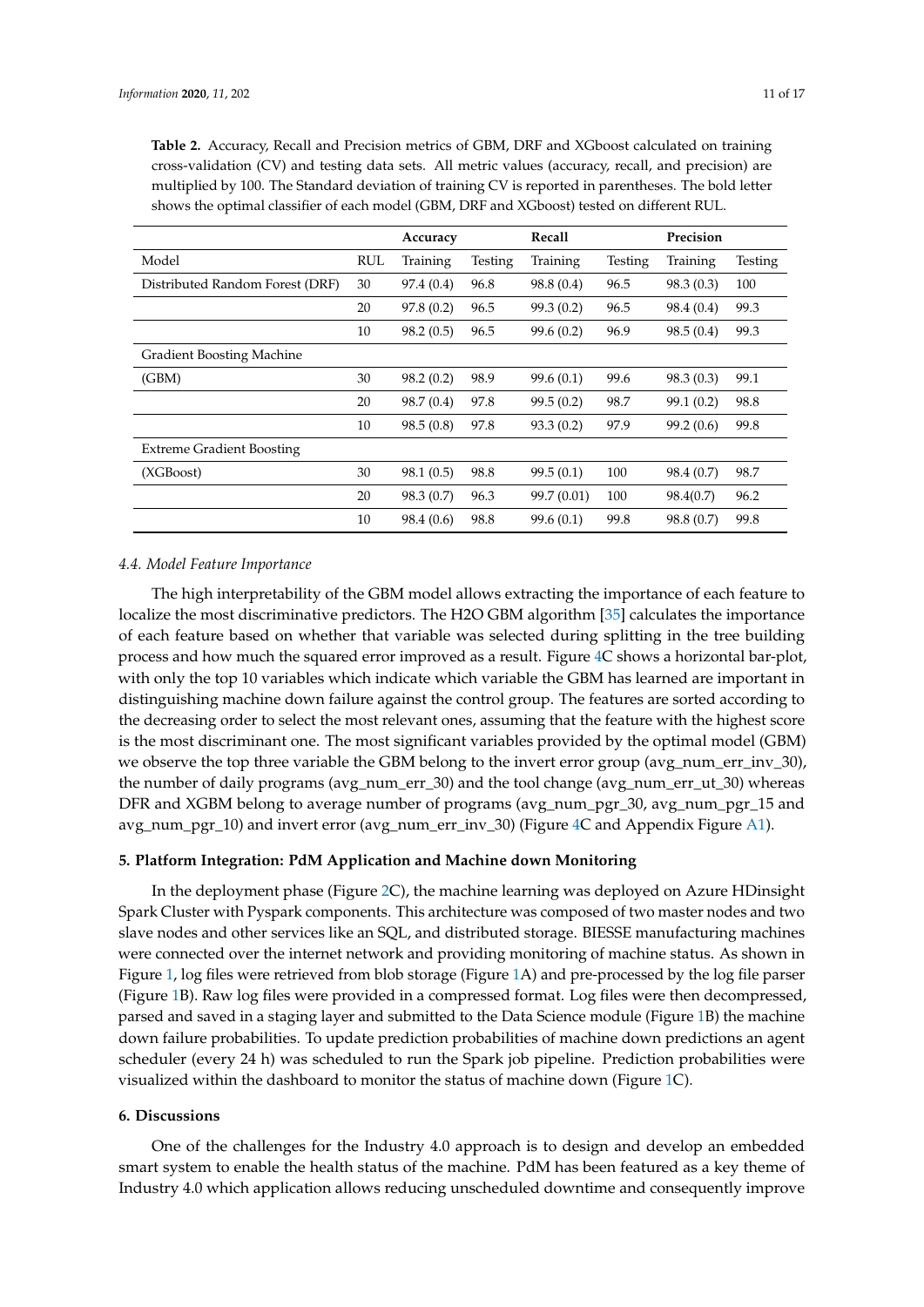productivity and reduce production cost. Our work was focused on the design and development of a computational pipeline for classifying the health status of the machine-based event information by taking into advantage log files event-based errors. Through the application of advanced analytics on new data streams either in the cloud-connected machine benefits from machine learning algorithms to perform PdM.

Our approach was developed with active involvement from domain experts and was evaluated and shown to be effective by both machine learning and domain standards. The proposed approach allowed screening simultaneously multiple connected machines, thus providing in day-by-bay monitoring that can be adopted with maintenance management. This is achieved by applying temporal feature engineering techniques and training tree-based classification algorithms to predict the RUL of woodworking machines. The effectiveness of the proposed approach is demonstrated by testing an independent sample of additional woodworking machines. The GBM classifier correctly classified 78 out of 81 records considering the machine down period (30-day RUL machine-down) and 605 out of 610 without machine down, yielding 98.2% accuracy, 98.6% recall and 98.3% precision (Figure [4A](#page-9-0)). The area under the ROC curve value for the scores was 92.1% (Figure [4B](#page-9-0)).

We showed that starting from unstructured log files, trigger events can be efficiently exploited to enable a PdM system. This is due to several unique aspects of log files: containing a timestamp and can be viewed both as symbolic sequences (over event codes trigger) and as event frequencies over some aggregated temporal windows (lagged features). The previous data-driven PdM approach is to manually create rule-based predictive patterns for a particular component based on a Boolean combination of a few relevant event codes [\[16\]](#page-15-4). Such an approach is heavily experience-based and very time-consuming, but it illustrates an important concept that component failure can be predicted by checking daily logs for patterns. Many methods like Markov process [\[25–](#page-15-13)[27\]](#page-15-14), Bayesian network [\[36\]](#page-15-23) were applied to enable PdM and CBM to estimate failure rate, deterioration of components, the breakdown of machines and effective scheduling to overcome problems. Our approach encapsulated the developed computational pipeline and it has obtained an optimal overall success to predict the ball bearing component.

Another major challenge in predictive maintenance is to collect faulty data for training the supervised model. From a machine learning perspective, the purpose is to collect normal state behavior to failure [\[37\]](#page-16-0). In real application, the failure event is not always easy to collect, thus leading to a high imbalanced setting. However, this data is important for learning a discriminative model between normal and failure samples by training a supervised machine learning model over two classes (normal state, anomaly state). In our approach, the target variable was expressed as RUL and estimated by calculating the remaining number of days to the failure event-based as provided by the internal service records. RUL variable has been discretized into a binary variable and tested for several windows period before machine down ( $W = \{30,20,10\}$  days). This procedure allows setting the optimal RUL threshold in order to (i) accurate identify a high-risk of failure event and low-risk of failure event while (ii) alleviating the natural imbalanced setting of this task. In fact, the optimal binary RUL split was evaluated and tested into the classification step. Future work may be addressed to extend the binary formulation into a multi-class paradigm while alleviating the imbalanced setting.

The RUL prediction task is often affect by uncertainty. In the literature, uncertainty quantification in the RUL prediction is approached as an uncertainty propagation problem by using statistical models [\[38\]](#page-16-1). In our work, we deal with this problem by introducing a non-linear boosting methods to learn the intrinsic variability (e.g., variance) of representative data. However, the boosting methods are trained offline. We plan to extend this methodology as future work, by employing an online boosting training strategy that might be able to learn time-varying parameters in the presence of both non-linear and non-stationary conditions.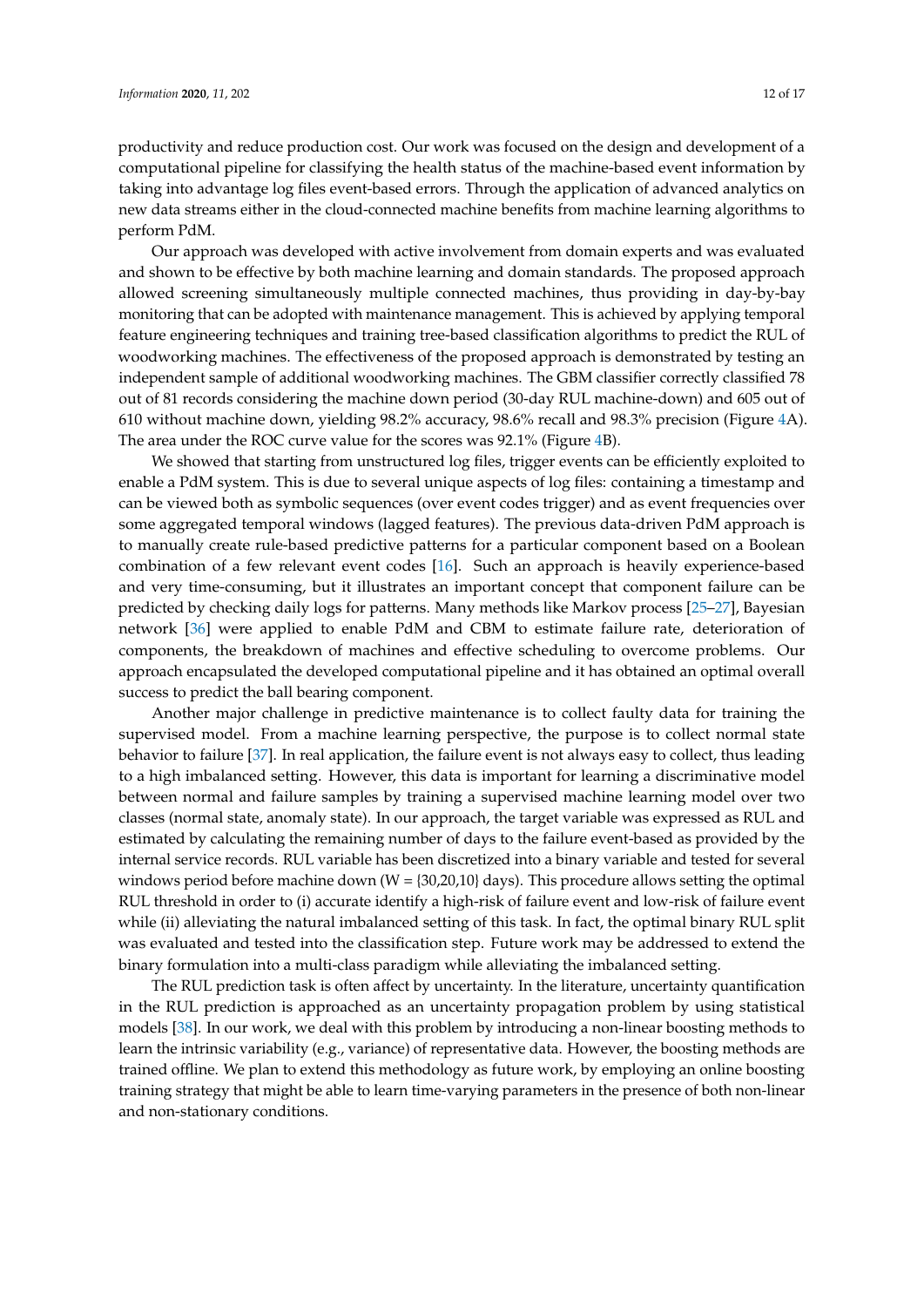## **7. Conclusions**

In conclusion, we presented a log-based PdM application by taking in advantage event-based triggers and the application of state-of-the-art machine learning techniques to build predictive models. The main advantage of such an approach is the use of aggregated event-based predictors (errors and warning events) as temporal characteristics to predict the potential machine down failures. The proposed application has been deployed a PdM application for woodworking by taking into advantage distributed a Big Data environment to generate data-driven predictive models that are based upon historical log data. The PdM application, deployed by a Big Data stream processing framework, screens log files and predicts the machine down the state of the woodworking machine every 24 h. Status of machine down failure is visualized through a front-end dashboard where the trend of predicted probability of each connected machine can be monitored in real-time. The presented approach applied to woodworking industrial machine could also apply to other domains, such as IT infrastructure, industrial or medical equipment in which equipment logs are recorded. Our model evaluation has shown a reliable predictive performance of the classifier (up to 98.9%, 99.6%, and 99.1% accuracy, recall, and precision respectively). Future work may be addressed to generalize the proposed system to other components or industrial machine types. In this context, domain-adaptation techniques can be exploited in order to mitigate the domain-shifts between training and test set. In this scenario, unsupervised domain adaptation methods can be exploited (e.g., [\[39\]](#page-16-2)) by taking into account the difficulty to collect RUL information in specific industrial machine types. Another interesting future direction would be to model the temporal dynamics of each feature within pre-defined windows. To achieve this purpose the boosting based models could be extended to

**Author Contributions:** conceptualization, M.C.(Matteo Calabrese), M.C.(Martin Cimmino), F.F., M.M., T.G., C.G., C.A., D.K.; methodology, M.C., M.C., F.F., M.M., L.R., S.C., M.P., D.K.; software, M.C., M.C., F.F., D.K.; validation, M.C., M.C., F.F., D.K.; formal analysis, M.C., M.C., F.F., M.M., L.R., S.C., M.P., D.K.; investigation, M.C., M.C., F.F., M.M., L.R., S.C., M.P., M.M., E.F., D.K.; writing—original draft preparation L.R., S.C., M.P., D.K.; supervision T.G., C.G., C.A., M.M., E.F. All authors have read and agreed to the published version of the manuscript.

**Funding:** This work was supported by the BIESSE SpA and Accenture SpA.

**Acknowledgments:** We are very thankful to Marco Siciliano, Donato Concilio, Paccapeli Giancarlo, Giarratana Gianluca, Corasaniti Angela and Trasciatti Nito for their support and useful discussions on SOPHIA project.

**Conflicts of Interest:** The authors declare no conflict of interest.

## **Appendix A. Supplementary Information**

multiple instance boosting models.

<span id="page-12-0"></span>

| <b>StdOut Flag</b> | <b>Regular Expression</b> | <b>Format TXT</b>                                                                                                    | Description                                           |
|--------------------|---------------------------|----------------------------------------------------------------------------------------------------------------------|-------------------------------------------------------|
| <b>START</b>       | START.*                   | START (18/10/2018)<br>10:00:08)=BdriveIso/Step13_strettaDX<br>campo5 650x334x19<br>20181018100008547,0,1,0,-1,1      | Indicates the timestamp of<br>program execution START |
| Start - BBOX 35    | $BBOX_35[0-9].1$          | PLC: 277545608678.051 BBOX_35(1<br>1)[6137216]                                                                       | Indicates the start point of an<br>execution center   |
| <b>BBOX</b>        | BBOX .*                   | PLC: 15401013.151 BBOX 22(0 1)[4598]                                                                                 | All BBOX events                                       |
| Errori PLC         | ERRORE ?.*?=(PLC.*?) ?>.* | ERRORE (0-27/09/2018 08:47:25)=PLC<br>9314 >I/O device missing or incorrectly<br>defined. ybn.10.0.10.PE75 (PE71-IN) | All PLC errors                                        |
| End - BBOX 35      | $BBOX_35[0-9].0$          | PLC: 277545608678.051 BBOX 35(0<br>0)[6136089]                                                                       | Indicate the end point of an<br>execution center      |
| <b>ENDP</b>        | ENDP.*                    | ENDP (18/10/2018 09:59:57)=0,0                                                                                       | Indicates the timestamp of<br>program execution END   |

**Table A1.** StdOut flag description.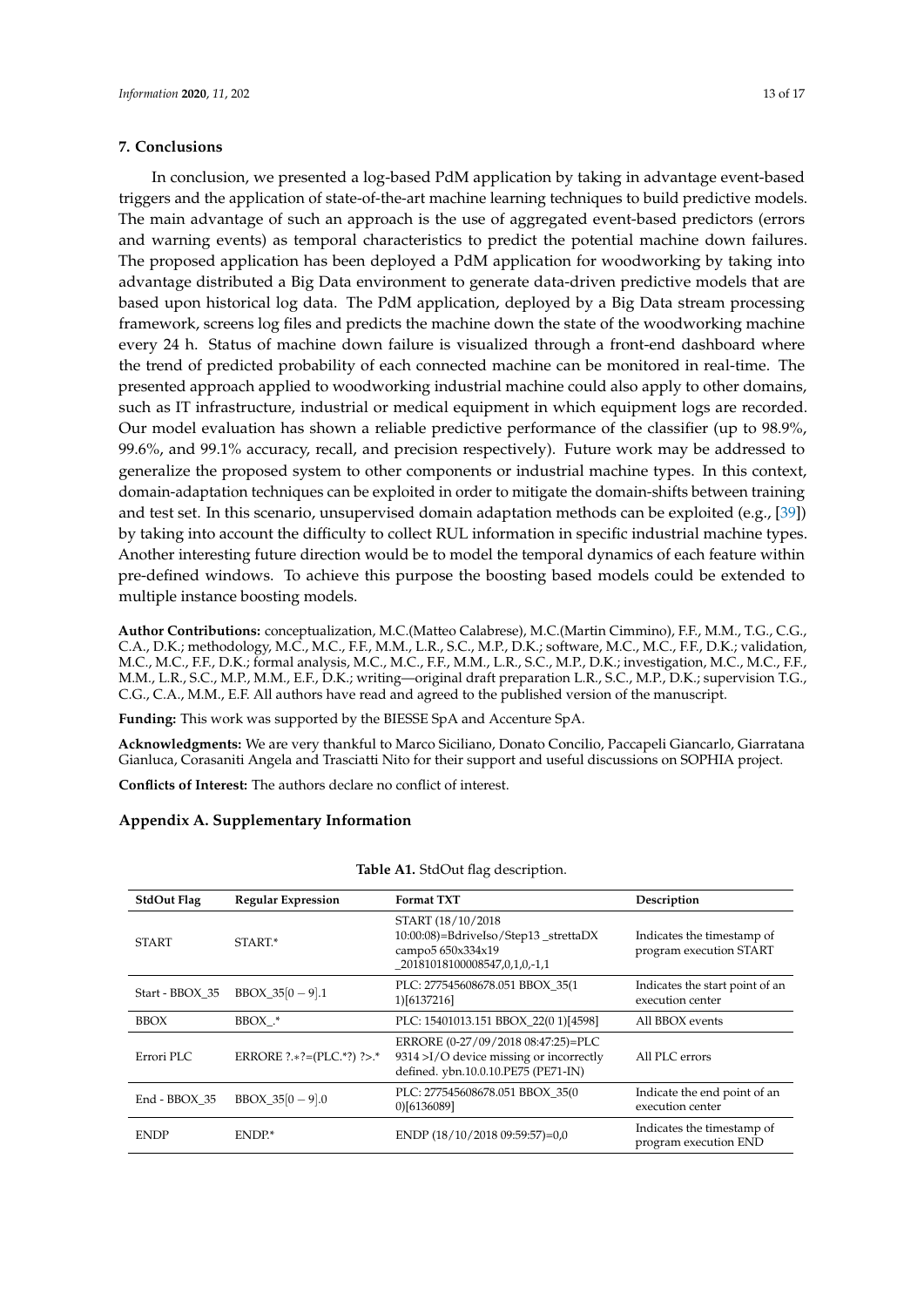<span id="page-13-0"></span>

| <b>Error Classification Group</b>                                                                                                                                              | <b>PLC Code</b>                                                                                                                                                                                                                                                          |
|--------------------------------------------------------------------------------------------------------------------------------------------------------------------------------|--------------------------------------------------------------------------------------------------------------------------------------------------------------------------------------------------------------------------------------------------------------------------|
| Emergency/inverter                                                                                                                                                             | PLC9004, PLC9705                                                                                                                                                                                                                                                         |
| Security control/inverter                                                                                                                                                      | PLC90455                                                                                                                                                                                                                                                                 |
| KO                                                                                                                                                                             | PLC9001, PLC9024, PLC9096, PLC9103, PLC9224, PLC9282,<br>PLC9284, PLC9366, PLC9532, PLC9763, PLC9766, PLC9952, PLC9955, PLC90177,<br>PLC90208, PLC90223, PLC90226, PLC90429, PLC90712, PLC90713, PLC90714,<br>PLC90715, PLC90716, PLC90717, PLC90718, PLC91219, PLC91220 |
| KO / Emergency                                                                                                                                                                 | PLC9690                                                                                                                                                                                                                                                                  |
| KO / Inverter                                                                                                                                                                  | PLC9038                                                                                                                                                                                                                                                                  |
| KO / Overheating                                                                                                                                                               | PLC9054, PLC9530, PLC9531, PLC90609                                                                                                                                                                                                                                      |
| Emergency                                                                                                                                                                      | PLC9005, PLC9035,<br>PLC9068, PLC9191, PLC9448, PLC9517, PLC9643, PLC9689,<br>PLC9954, PLC9996, PLC90062, PLC90467, PLC90473, PLC90607                                                                                                                                   |
| Emergency/Security control                                                                                                                                                     | PLC90454, PLC90456, PLC90465, PLC90485, PLC90620, PLC90623,<br>PLC90625, PLC90627, PLC90628                                                                                                                                                                              |
| Inverter                                                                                                                                                                       | PLC9029, PLC9093, PLC9514, PLC9644, PLC9746, PLC9044, PLC9915                                                                                                                                                                                                            |
| Overheating                                                                                                                                                                    | PLC90445, PLC90446,<br>PLC90448,PLC90449,PLC9012,PLC90489,PLC90490                                                                                                                                                                                                       |
| Overheating / inverter                                                                                                                                                         | PLC90500                                                                                                                                                                                                                                                                 |
| PLC90457, PLC90458, PLC90459, PLC90461, PLC90469, PLC90470,<br>PLC90477, PLC90478, PLC90481, PLC90482, PLC90483, PLC90621,<br>Security control<br>PLC90622, PLC90624, PLC90626 |                                                                                                                                                                                                                                                                          |
| Security control / inverter                                                                                                                                                    | PLC90462                                                                                                                                                                                                                                                                 |
| Tool change                                                                                                                                                                    | PLC9116, PLC9118, PLC9145, PLC9146, PLC9147,<br>PLC9148, PLC9149, PLC9159, PLC9167, PLC9172,<br>PLC9338, PLC9364, PLC9740, PLC9742                                                                                                                                       |

**Table A2.** Error Classification of PLC error code. KO: unexpected stop error.

**Table A3.** Hyperparameter ranges and optimal values.

<span id="page-13-1"></span>

| Model                                     | <b>Hyperparameter Ranges</b>                                                                                                                                                         | <b>Optimal Hyperpameters</b>                                                                                                          |
|-------------------------------------------|--------------------------------------------------------------------------------------------------------------------------------------------------------------------------------------|---------------------------------------------------------------------------------------------------------------------------------------|
| Distributed Random<br>Forest (DRF)        | Max depth = $[5, 6, 7, 8, 9]$<br>Number of trees = [10, 20, 30, 40, 50]<br>Sample rate = [0.5, 0.6, 0.7, 0.8, 1.0]<br>0.6, 0.7, 0.8, 1.0                                             | Max depth $= 9$<br>Number of trees $=$ 30<br>Sample rate $= 0.8$<br>Column sample rate per tree<br>$= 0.5$                            |
| <b>Gradient Boosting</b><br>Machine (GBM) | Learning rate = $[0.05, 0.1, 0.2]$<br>Max depth = $[5, 6, 7, 8, 9]$<br>Number of trees = [50, 100, 150]<br>Sample rate = [0.7, 0.8, 0.9]                                             | Learning rate $= 0.2$<br>Max depth $= 9$<br>Number of trees $= 150$<br>Sample rate $= 0.7$                                            |
| Extreeme Gradient<br>Boosting (XGBoost)   | Learning rate = $[0.05, 0.1, 0.2]$<br>Max depth = $[4, 5, 6, 7, 8, 9]$<br>Number of trees = [50, 100, 150, 200, 250, 300]<br>Sample rate = $[0.7, 0.8, 0.9]$<br>[0.6, 0.7, 0.8, 1.0] | Learning rate $= 0.05$<br>Max depth $= 9$<br>Number of trees $=$ 300<br>Sample rate $= 0.7$<br>Column sample rate per tree<br>$= 0.7$ |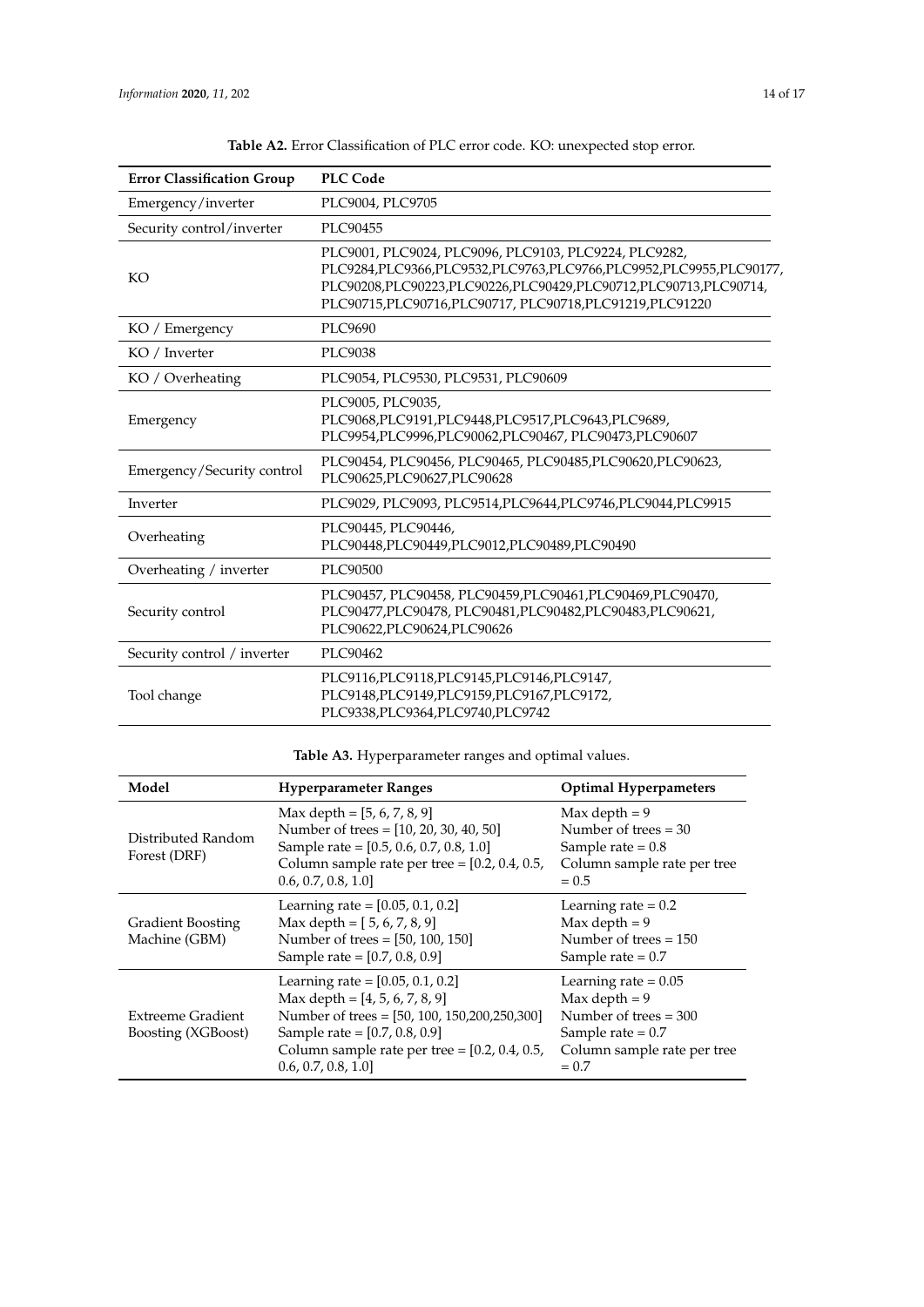<span id="page-14-10"></span>

**Figure A1.** Variable importance of XGboost (left side) and DRF classifiers (right side). Horizontal plot shows the top 10 variables selected of the model to classify machine down against control group.

# **References**

- <span id="page-14-0"></span>1. Mönch, L.; Fowler, J.W.; Dauzere-Peres, S.; Mason, S.J.; Rose, O. A survey of problems, solution techniques, and future challenges in scheduling semiconductor manufacturing operations. *J. Sched.* **2011**, *14*, 583–599.
- <span id="page-14-1"></span>2. Susto, G.A.; Schirru, A.; Pampuri, S.; Pagano, D.; McLoone, S.; Beghi, A. A predictive maintenance system for integral type faults based on support vector machines: An application to ion implantation. In Proceedings of the 2013 IEEE International Conference on Automation Science and Engineering (CASE), Madison, WI, USA, 17–21 August 2013; pp. 195–200.
- <span id="page-14-2"></span>3. Paolanti, M.; Romeo, L.; Felicetti, A.; Mancini, A.; Frontoni, E.; Loncarski, J. Machine learning approach for predictive maintenance in industry 4.0. In Proceedings of the 2018 14th IEEE/ASME International Conference on Mechatronic and Embedded Systems and Applications (MESA), Oulu, Finland, 2–4 July 2018; pp. 1–6.
- <span id="page-14-3"></span>4. Susto, G.A.; Pampuri, S.; Schirru, A.; Beghi, A.; De Nicolao, G. Multi-step virtual metrology for semiconductor manufacturing: A multilevel and regularization methods-based approach. *Comput. Oper. Res.* **2015**, *53*, 328–337.
- 5. Romeo, L.; Loncarski, J.; Paolanti, M.; Bocchini, G.; Mancini, A.; Frontoni, E. Machine learning-based design support system for the prediction of heterogeneous machine parameters in industry 4.0. *Expert Syst. Appl.* **2020**, *140*, 112869, doi:10.1016/j.eswa.2019.112869.
- <span id="page-14-4"></span>6. Romeo, L.; Paolanti, M.; Bocchini, G.; Loncarski, J.; Frontoni, E. An Innovative Design Support System for Industry 4.0 Based on Machine Learning Approaches. In Proceedings of the 2018 5th International Symposium on Environment-Friendly Energies and Applications (EFEA), Rome, Italy, 24–26 September 2018; pp. 1–6.
- <span id="page-14-5"></span>7. Susto, G.A.; Beghi, A.; De Luca, C. A predictive maintenance system for epitaxy processes based on filtering and prediction techniques. *IEEE Trans. Semicond. Manuf.* **2012**, *25*, 638–649.
- <span id="page-14-6"></span>8. Coleman, C.; Coleman, C.; Damodaran, S.; Chandramouli, M.; Deuel, E. *Making Maintenance Smarter: Predictive Maintenance and the Digital Supply Network*; Deloitte University Press: New York, NY, USA, 2017.
- <span id="page-14-7"></span>9. Fraser, K.; Hvolby, H.H.; Watanabe, C. A review of the three most popular maintenance systems: How well is the energy sector represented? *Int. J. Glob. Energy Issues* **2011**, *35*, 287–309.
- <span id="page-14-8"></span>10. Chen, F. Issues in the continuous improvement process for preventive maintenance: Observations from Honda, Nippondenso and Toyota. *Prod. Inventory Manag. J.* **1997**, *38*, 13–16.
- <span id="page-14-9"></span>11. Lei, Y.; Li, N.; Gontarz, S.; Lin, J.; Radkowski, S.; Dybala, J. A model-based method for remaining useful life prediction of machinery. *IEEE Trans. Reliab.* **2016**, *65*, 1314–1326.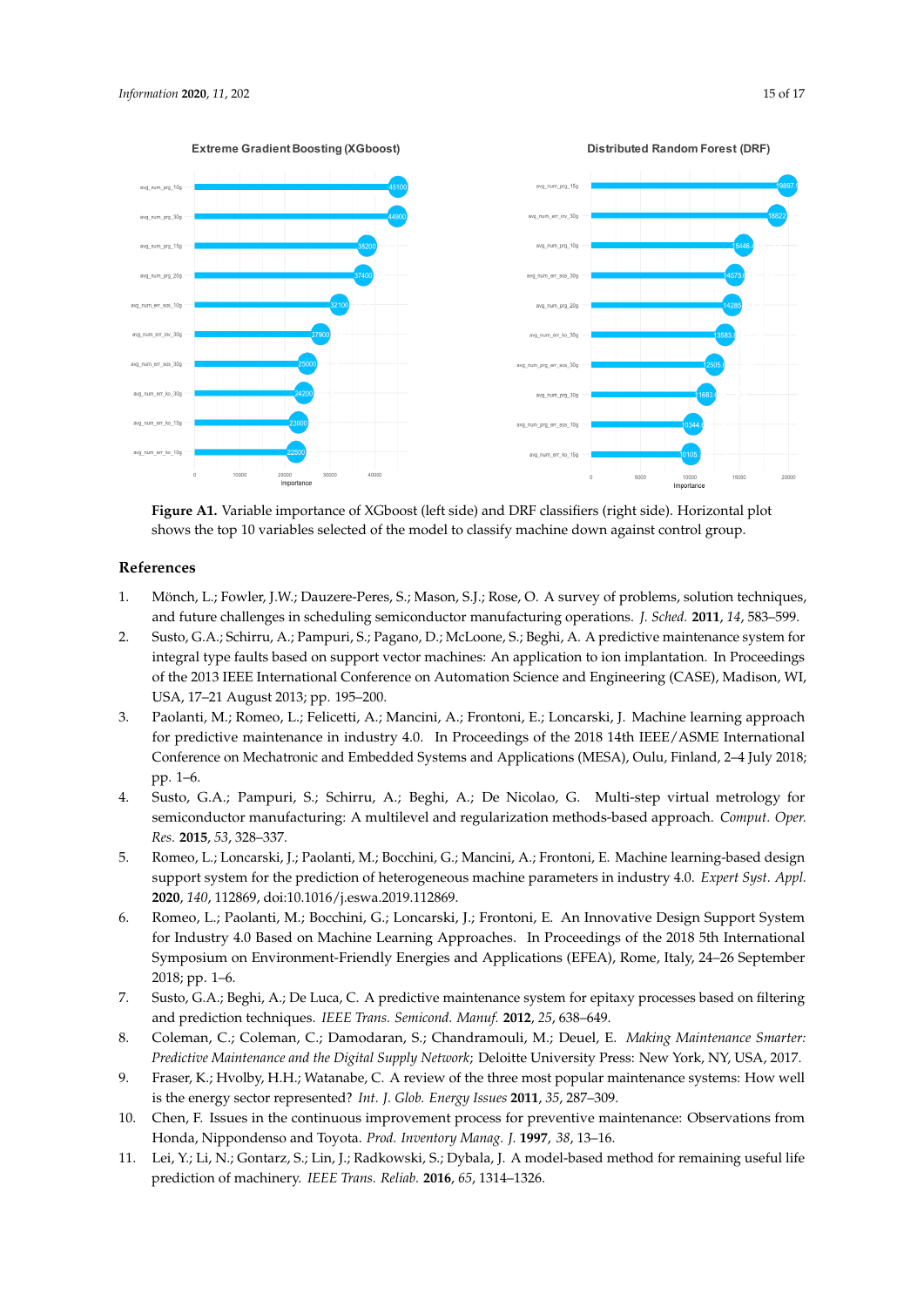- <span id="page-15-0"></span>12. Yoon, J.T.; Youn, B.D.; Yoo, M.; Kim, Y.; Kim, S. Life-cycle maintenance cost analysis framework considering time-dependent false and missed alarms for fault diagnosis. *Reliab. Eng. Syst. Saf.* **2019**, *184*, 181–192.
- <span id="page-15-1"></span>13. Sakib, N.; Wuest, T. Challenges and Opportunities of Condition-based Predictive Maintenance: A Review. *Procedia CIRP* **2018**, *78*, 267–272.
- <span id="page-15-2"></span>14. Lei, Y.; Li, N.; Guo, L.; Li, N.; Yan, T.; Lin, J. Machinery health prognostics: A systematic review from data acquisition to RUL prediction. *Mech. Syst. Signal Process.* **2018**, *104*, 799–834.
- <span id="page-15-3"></span>15. Sipos, R.; Fradkin, D.; Moerchen, F.; Wang, Z. Log-based predictive maintenance. In Proceedings of the 20th ACM SIGKDD International Conference on Knowledge Discovery and Data Mining, New York, NY, USA, 24–27 August 2014; pp. 1867–1876.
- <span id="page-15-4"></span>16. Wang, J.; Li, C.; Han, S.; Sarkar, S.; Zhou, X. Predictive maintenance based on event-log analysis: A case study. *IBM J. Res. Dev.* **2017**, *61*, 11–121.
- <span id="page-15-5"></span>17. Jardine, A.K.; Lin, D.; Banjevic, D. A review on machinery diagnostics and prognostics implementing condition-based maintenance. *Mech. Syst. Signal Process.* **2006**, *20*, 1483–1510.
- <span id="page-15-7"></span>18. Heng, A.; Tan, A.C.; Mathew, J.; Montgomery, N.; Banjevic, D.; Jardine, A.K. Intelligent condition-based prediction of machinery reliability. *Mech. Syst. Signal Process.* **2009**, *23*, 1600–1614.
- <span id="page-15-6"></span>19. Khan, S.; Yairi, T. A review on the application of deep learning in system health management. *Mech. Syst. Signal Process.* **2018**, *107*, 241–265.
- <span id="page-15-8"></span>20. Xia, T.; Dong, Y.; Xiao, L.; Du, S.; Pan, E.; Xi, L. Recent advances in prognostics and health management for advanced manufacturing paradigms. *Reliab. Eng. Syst. Saf.* **2018**, *178*, 255–268.
- <span id="page-15-9"></span>21. Goldszmidt, M. Bayesian network classifiers. In *Wiley Encyclopedia of Operations Research and Management Science*; John Wiley & Sons, Inc.: Hoboken, NJ, USA, 2010.
- <span id="page-15-10"></span>22. Gullà, F.; Cavalieri, L.; Ceccacci, S.; Germani, M. A BBN-based Method to Manage Adaptive Behavior of a Smart User Interface. *Procedia CIRP* **2016**, *50*, 535–540.
- <span id="page-15-11"></span>23. Ghahramani, Z. Learning dynamic Bayesian networks. In *International School on Neural Networks, Initiated by IIASS and EMFCSC*; Springer: Berlin/Heidelberg, Germany,1997; pp. 168–197.
- <span id="page-15-12"></span>24. Arroyo-Figueroa, G.; Sucar, L.E. A temporal Bayesian network for diagnosis and prediction. *arXiv* **2013**, arXiv:1301.6675.
- <span id="page-15-13"></span>25. Salfner, F. Predicting Failures with Hidden Markov Models. In Proceedings of the 5th European Dependable Computing Conference (EDCC-5), Budapest, Hungary, 20–22 April 2005.
- 26. Vrignat, P.; Avila, M.; Duculty, F.; Kratz, F. Failure event prediction using hidden markov model approaches. *IEEE Trans. Reliab.* **2015**, *64*, 1038–1048.
- <span id="page-15-14"></span>27. Zhou, Z.J.; Hu, C.H.; Xu, D.L.; Chen, M.Y.; Zhou, D.H. A model for real-time failure prognosis based on hidden Markov model and belief rule base. *Eur. J. Oper. Res.* **2010**, *207*, 269–283.
- <span id="page-15-15"></span>28. Canizo, M.; Onieva, E.; Conde, A.; Charramendieta, S.; Trujillo, S. Real-time predictive maintenance for wind turbines using Big Data frameworks. In Proceedings of the 2017 IEEE International Conference on Prognostics and Health Management (ICPHM), Dallas, TX, USA, 19–21 June 2017; pp. 70–77.
- <span id="page-15-16"></span>29. Bousdekis, A.; Hribernik, K.; Lewandowski, M.; von Stietencron, M.; Thoben, K.D. A Unified Architecture for Proactive Maintenance in Manufacturing Enterprises. In *Enterprise Interoperability VIII; Springer: Cham, Switzerland,* 2019; pp. 307–317, doi:10.1007/978-3-030-13693-2\_26.
- <span id="page-15-17"></span>30. Liu, Z.; Jin, C.; Jin, W.; Lee, J.; Zhang, Z.; Peng, C.; Xu, G. Industrial AI Enabled Prognostics for High-speed Railway Systems. In Proceedings of the 2018 IEEE International Conference on Prognostics and Health Management (ICPHM), Seattle, WA, USA, 11–13 June 2018; pp. 1–8, doi:10.1109/ICPHM.2018.8448431.
- <span id="page-15-18"></span>31. Pedregosa, F.; Varoquaux, G.; Gramfort, A.; Michel, V.; Thirion, B.; Grisel, O.; Blondel, M.; Prettenhofer, P.; Weiss, R.; Dubourg, V.; others. Scikit-learn: Machine learning in Python. *J. Mach. Learn. Res.* **2011**, *12*, 2825–2830.
- <span id="page-15-19"></span>32. Breiman, L. Random forests. *Mach. Learn.* **2001**, *45*, 5–32.
- <span id="page-15-20"></span>33. Chen, T.; Guestrin, C. Xgboost: A scalable tree boosting system. In Proceedings of the 22nd ACM SIGKDD International Conference on Knowledge Discovery and Data Mining, San Francisco, CA, USA, 13–17 August 2016; pp. 785–794.
- <span id="page-15-21"></span>34. Lipton, Z.C. The mythos of model interpretability. *Queue* **2018**, *16*, 31–57.
- <span id="page-15-22"></span>35. Friedman, J.H. Greedy function approximation: A gradient boosting machine. *Ann. Stat.* **2001**, *29*, 1189–1232.
- <span id="page-15-23"></span>36. Abu-Samah, A.; Shahzad, M.; Zamai, E.; Said, A.B. Failure prediction methodology for improved proactive maintenance using Bayesian approach. *IFAC-PapersOnLine* **2015**, *48*, 844–851.